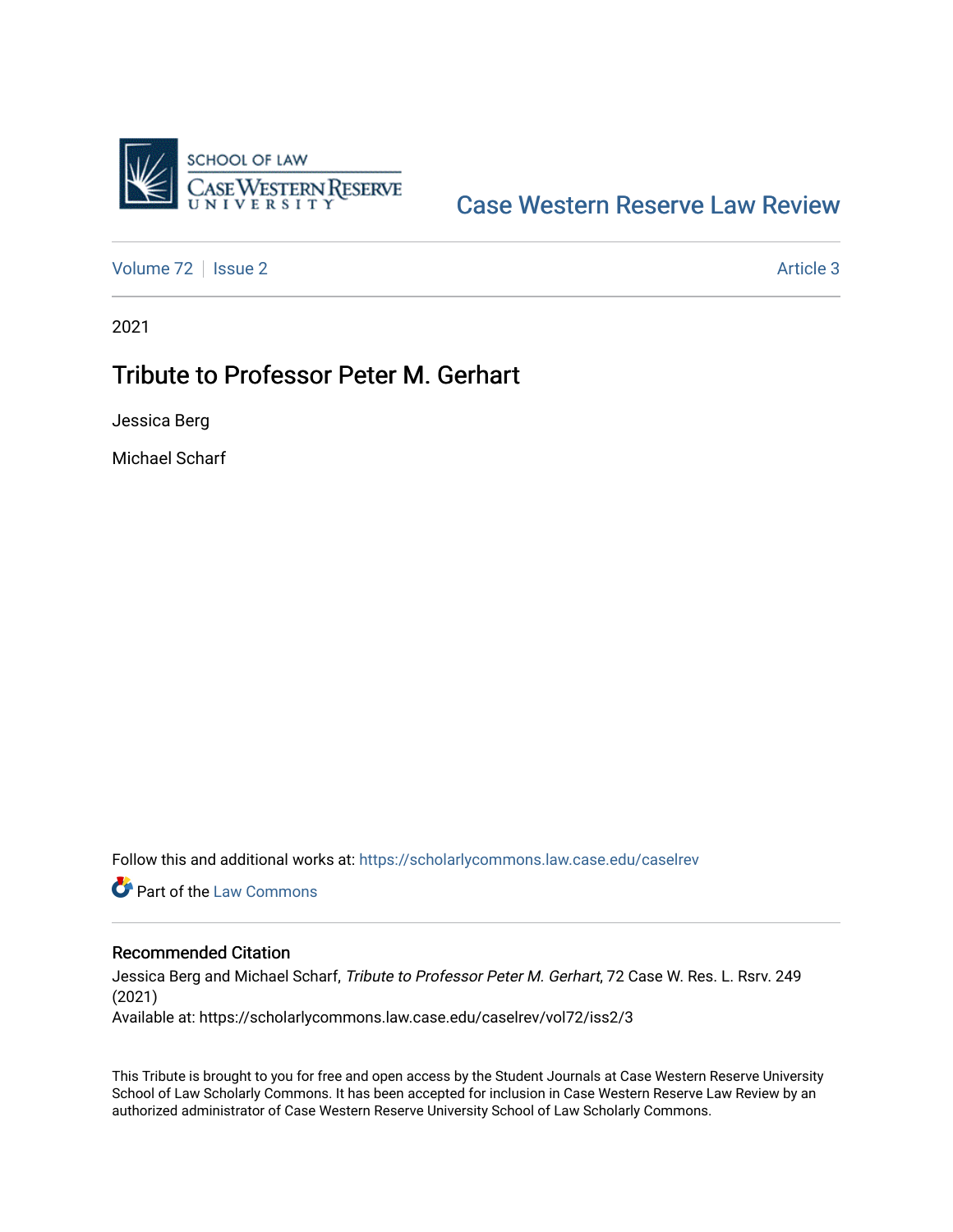# IN MEMORIAM PETER M. GERHART 1945-2021

 The editors of the Case Western Reserve Law Review respectfully dedicate this issue to Professor Peter M. Gerhart. On March 11, 2021, Case Western Reserve University School of Law held a memorial service to honor Professor Gerhart's memory and celebrate his life. The following tributes were first delivered at that service.

#### *Jessica Berg and Michael Scharf*†

Peter Gerhart, longtime professor and former dean of the Case Western Reserve University School of Law, passed away on February 7, 2021, after suffering a brain hemorrhage. He was a dedicated teacher, a prolific scholar, and a caring and engaged colleague. We will miss his ever-present smile!

Peter was the John Homer Kapp Professor of Law and held a secondary appointment at the Weatherhead School of Management. He received his B.A. from Northwestern University in 1967 and his J.D. from Columbia University Law School in 1971. He began his career as an associate at the law firm of Weil, Gotshal & Manges in New York City before teaching for eleven years and serving as associate dean and interim dean at Ohio State University College of Law.

After a national search, Peter joined the Case Western Reserve law school faculty as dean in 1986. He served in that capacity for ten years, until 1996. During his decanal tenure, he played a key role in developing the Frederick K. Cox International Law Center and the Milton A. Kramer Law Clinic. A talented and experienced higher education administrator, he served as the interim president of Lake Erie College from 2015 to 2016.

Peter was a noted expert in antitrust and trade regulation before joining our law school, and later a specialist in international economic law and globalization. He published dozens of law review articles in leading law journals. Most recently, he focused on legal theory. His trilogy of acclaimed books published by Cambridge University Press spanned the legal universe: *Tort Law and Social Morality* (2010), *Property Law and Social Morality* (2014), and *Contract Law and Social Morality* (2021). Each followed the novel approach he developed regarding legal reasoning, making the case that the doctrinal categories we use to understand private law have only artificial boundaries. The books stand as a memorial to Peter's scholarship and life's work.

<sup>†</sup> Co-Deans, Case Western Reserve University School of Law.